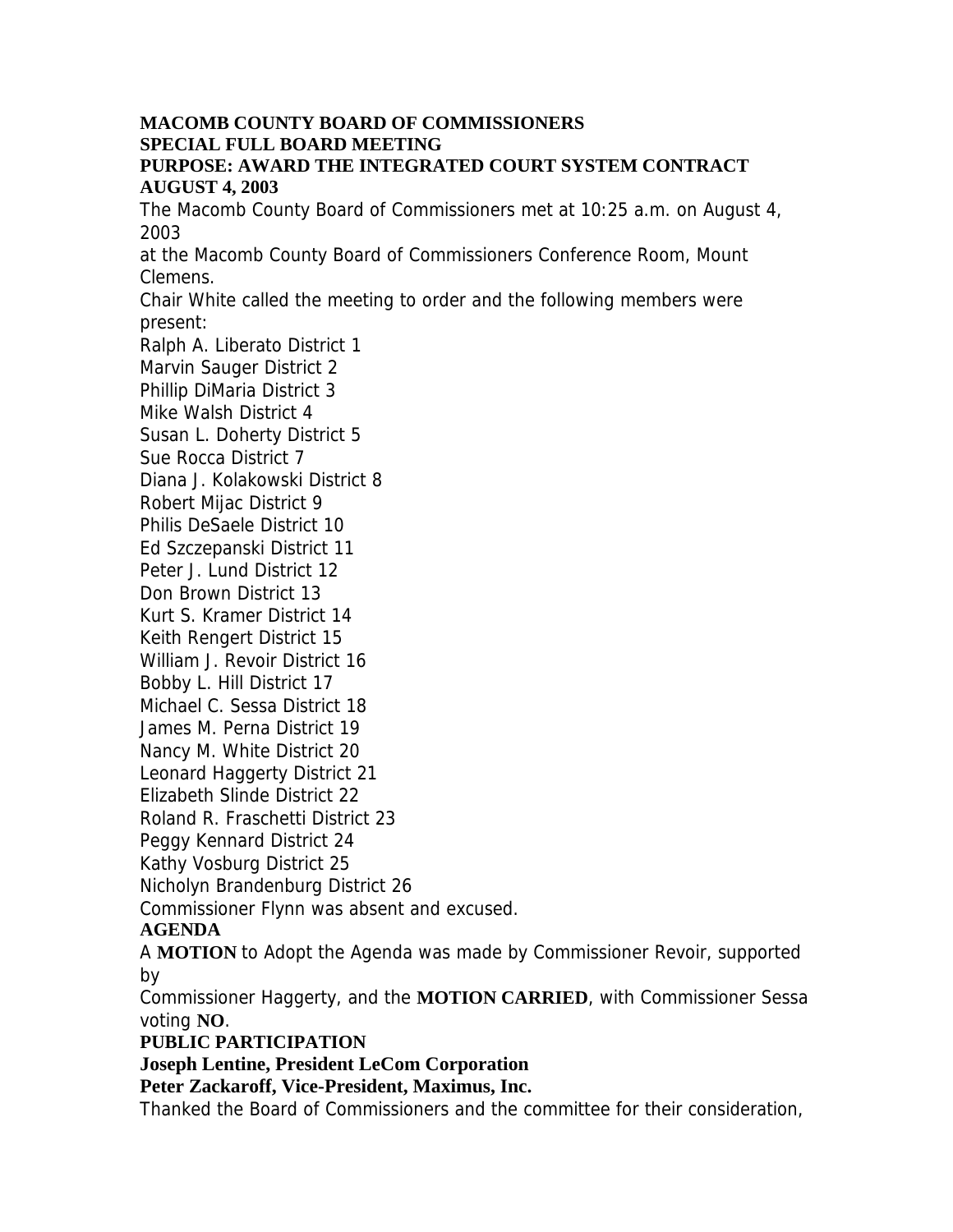time and effort.

MACOMB COUNTY BOARD OF COMMISSIONERS – SPECIAL FULL BOARD PURPOSE OF MEETING: Award the Integrated Court System Contract - August 4, 2003 2

### **PURPOSE OF MEETING: AWARD THE INTEGRATED COURT SYSTEM CONTRACT**

A **MOTION** was made by Commissioner Vosburg to Award bid 15-02, the Macomb

County Integrated Court System, to Maximus, Inc. at a best and final project cost

not to exceed \$6,099,608.00 and amend the Capital Project Improvement Budget

accordingly, with the following stipulations: (1) Maximus to provide a performance/surety bond through an insured company that is licensed by the State

of Michigan and has a Best-rated A VII or better and/or shall be a US Treasury listed bond carrier, in the amount to cover the project cost; (2) Maximus to assume

all ongoing UNISYS mainframe costs after December 31, 2004 in the event current

UNISYS mainframe court systems are not converted by December 31, 2004; and (3) no additional amounts above the best and final project cost will be paid to Maximus unless there is a Board authorized change of project scope, supported by

Commissioner Kolakowski.

Commissioner Vosburg pointed out this process was started before she was elected

to the board. This issue has been discussed for a long time and it is time to move

forward.

A **MOTION TO AMEND** was made by Commissioner Brandenburg, supported by Commissioner DeSaele to add the following language to the motion:

The Board of Commissioners has the option to update the system as they see fit, using whomever they choose, making this a non-proprietary contract after implementation of the project.

A lengthy discussed ensued and questions put forth to Cyntia Zerkowski, Director of

Management Information Services.

Presentations were made by the following and questions put forth by the Board of

Commissioners:

Honorable Peter J. Maceroni, Chief Judge

Keith Beasley, Court Administrator

Ellen Frink, Court Administrator's Office

Peter Zackaroff, Vice-President, Maximus, Inc.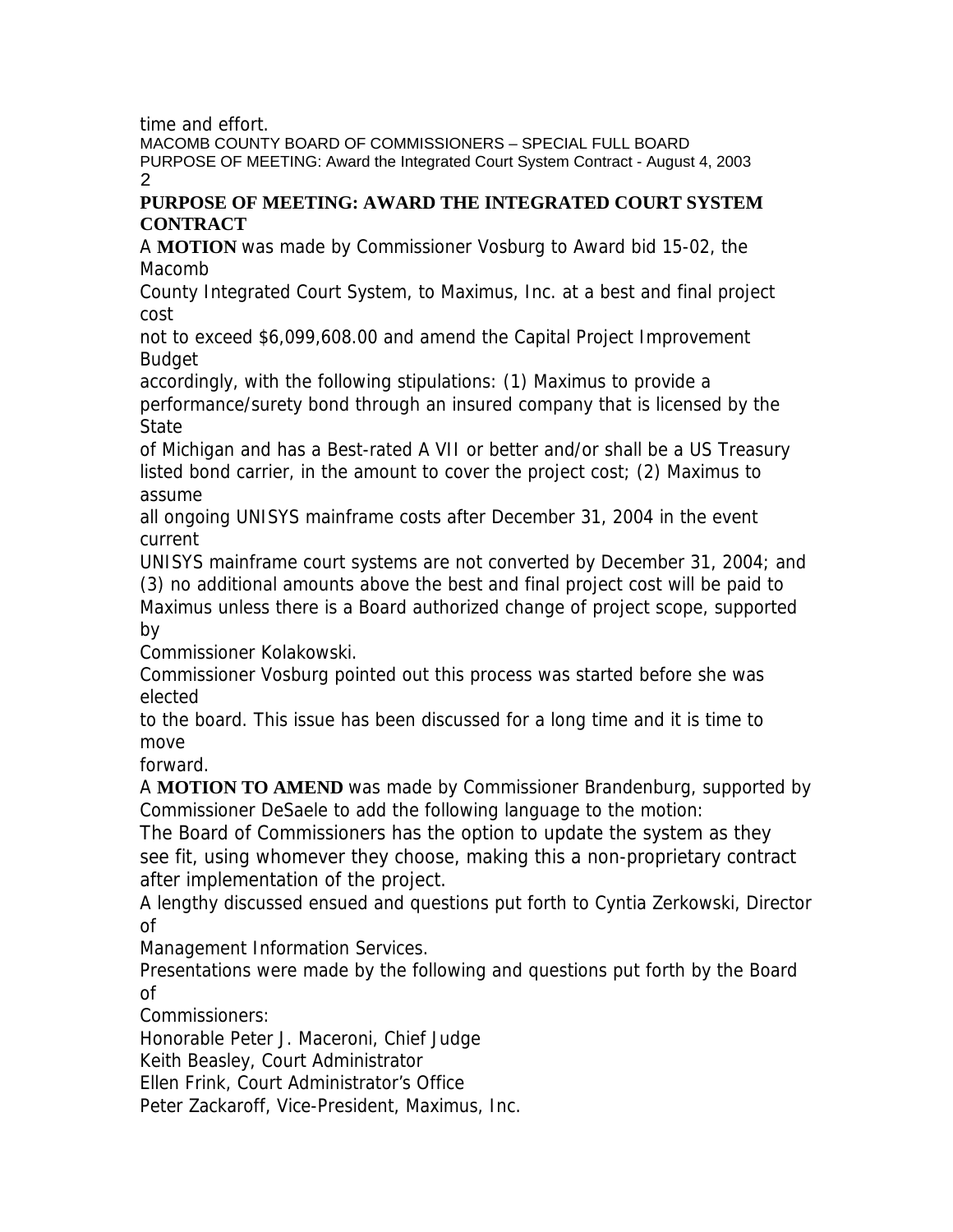Jerry Hasack, LeCom Corporation

Joseph Lentine, President of LeCom Corporation

A vote was taken on the **MOTION TO AMEND**, and the **MOTION CARRIED**, with

Commissioner Fraschetti voting **NO**.

The discussion continued and questions to presenters continued on the motion as

amended.

MACOMB COUNTY BOARD OF COMMISSIONERS – SPECIAL FULL BOARD PURPOSE OF MEETING: Award the Integrated Court System Contract - August 4, 2003 3

# **MOTION AS AMENDED:**

to Award bid 15-02, the Macomb County Integrated Court System, to Maximus, Inc. at a best and final project cost not to exceed \$6,099,608.00 and amend the Capital Project Improvement Budget accordingly, with the following stipulations: (1) Maximus to provide a performance/surety bond through an insured company that is licensed by the State of Michigan and has a Best-rated A VII or better and/or shall be a US Treasury listed bond carrier, in the amount to cover the project cost; (2) Maximus to assume all ongoing UNISYS mainframe costs after December 31, 2004 in the event current UNISYS mainframe court systems are not converted by December 31, 2004; and (3) no additional amounts above the best and final project cost will be paid to Maximus unless there is a Board authorized change of project scope. **The Board of Commissioners has the option to update the system as they see fit, using whomever they choose, making this a non-proprietary contract after implementation of the project. ROLL CALL VOTE ON MOTION AS AMENDED. YES NO**  BRANDENBURG X BROWN X DESAELE X DI MARIA X DOHERTY X FLYNN absent FRASCHETTI X

HAGGERTY X HILL X KENNARD X KOLAKOWSKI X KRAMER X LIBERATO X LUND X MIJAC X PERNA X

RENGERT X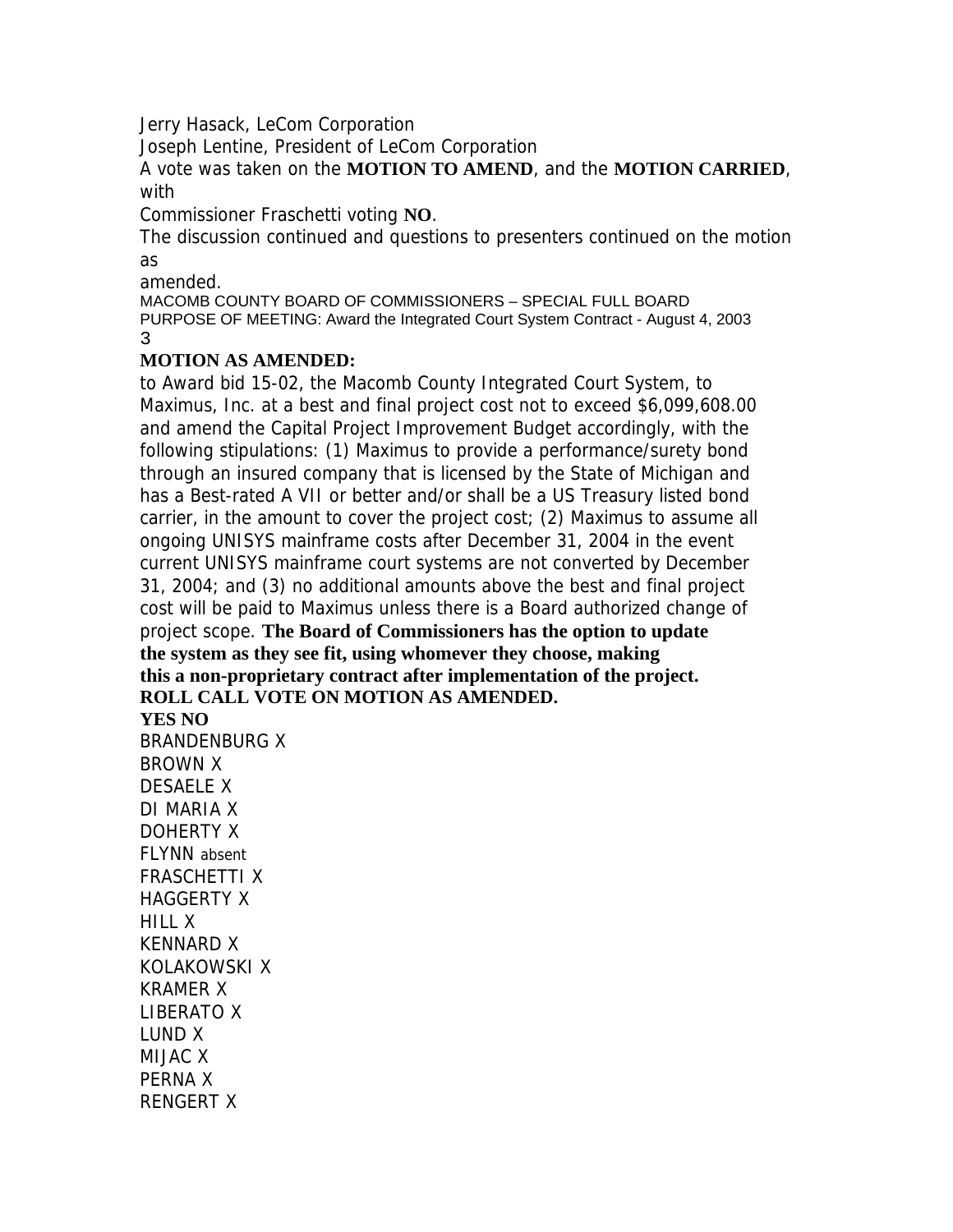# REVOIR X ROCCA X SAUGER X SESSA X SLINDE X SZCZEPANSKI X VOSBURG X WALSH X WHITF **X** MACOMB COUNTY BOARD OF COMMISSIONERS – SPECIAL FULL BOARD PURPOSE OF MEETING: Award the Integrated Court System Contract - August 4, 2003

#### 4

# **TOTAL 13 12 THE MOTION TO AWARD THE INTEGRATED COURT SYSTEM CONTRACT**

# **TO MAXIMUS, INC., CARRIED.**

Chair White stated this has been an extremely hard issue for everyone. A lot of time has been spent thinking through it. Both vendors have been very gracious and

very nice. A decision has been made. There are a lot more decisions to make in the future. She thanked everyone involved.

## **NEW BUSINESS**

Commissioner Lund thanked the technical staff who has been working on this for several years. Their time and efforts should be applauded.

Commissioner Sessa feels if the courts wanted an integrated court system, they should have gotten it from the state, not the county.

# **PUBLIC PARTICIPATION**

# **Honorable Peter J. Maceroni, Chief Judge, Macomb County**

Thanked the board as well as the technical staff for all their hard work.

# **ROLL CALL ATTENDANCE**

Ralph A. Liberato District 1 Marvin Sauger District 2 Philip DiMaria District 3 Mike Walsh District 4 Susan L. Doherty District 5 Sue Rocca District 7 Diana J. Kolakowski District 8 Robert Mijac District 9 Philis DeSaele District 10 Ed Szczepanski District 11 Peter J. Lund District 12 Don Brown District 13 Kurt S. Kramer District 14 Keith Rengert District 15 William J. Revoir District 16